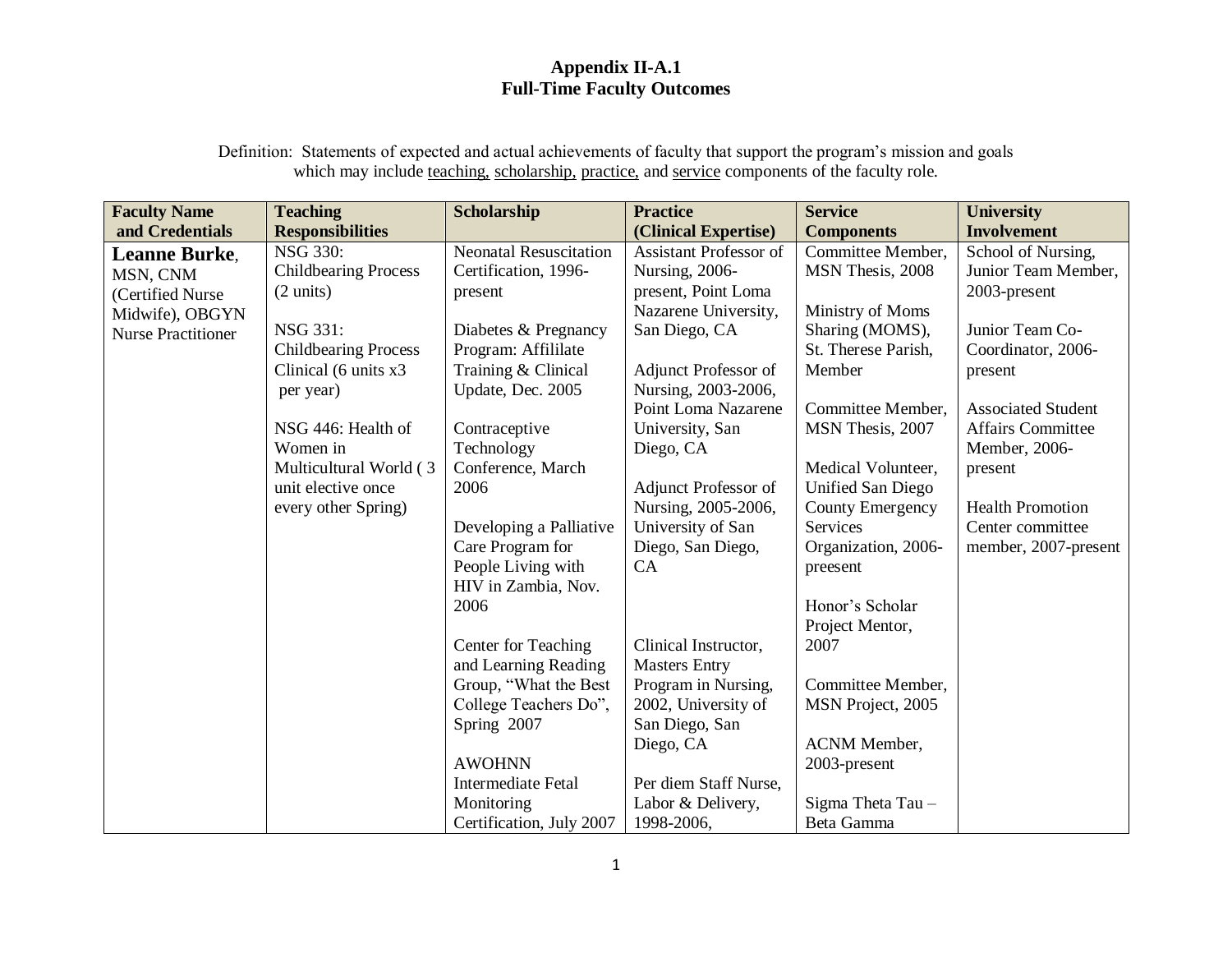| <b>Faculty Name</b> | <b>Teaching</b>         | <b>Scholarship</b> | <b>Practice</b>      | <b>Service</b>    | <b>University</b> |
|---------------------|-------------------------|--------------------|----------------------|-------------------|-------------------|
| and Credentials     | <b>Responsibilities</b> |                    | (Clinical Expertise) | <b>Components</b> | Involvement       |

|                           |                                                                                                                   | <b>High Risk Obstetrics:</b><br>Current Trends,<br>Treatments & Issues,<br>August 2007<br>STTI Spring Program,<br>Maggot Therapy in<br>Wound Care, March<br>2008   | University of<br>California, San Diego<br>Medical Center, San<br>Diego, CA<br>Advanced Clinician,<br>Women's and Infant<br>Services, 2000-2001,<br>Sharp Chula Vista<br>Medical Center,<br>Chula Vista, CA<br>Charge Nurse,<br>Women's Unit, 1997-<br>1998, Henry Mayo<br>Newhall Memorial<br>Hospital, Newhall,<br>CA<br>Staff Nurse, Women's<br>Unit, 1996-1997,<br>Henry Mayo Newhall<br>Memorial Hospital,<br>Newhall, CA | Chapter member,<br>1994-2002; Gamma<br>Gamma Chapter<br>member 2002-2006,<br>Zeta Mu at-large<br>member, 2006-<br>present<br>Sigma Theta Tau<br>Eligibility<br><b>Committee Faculty</b><br>Counselor, 2007-<br>present<br>Chair, Governance<br>Committee, 2007-<br>present<br><b>AWHONN</b><br>Member, 2002-2004<br><b>PLNU</b> Annual<br>Festival of Health |                                                                                                                                                     |
|---------------------------|-------------------------------------------------------------------------------------------------------------------|--------------------------------------------------------------------------------------------------------------------------------------------------------------------|-------------------------------------------------------------------------------------------------------------------------------------------------------------------------------------------------------------------------------------------------------------------------------------------------------------------------------------------------------------------------------------------------------------------------------|--------------------------------------------------------------------------------------------------------------------------------------------------------------------------------------------------------------------------------------------------------------------------------------------------------------------------------------------------------------|-----------------------------------------------------------------------------------------------------------------------------------------------------|
|                           |                                                                                                                   |                                                                                                                                                                    |                                                                                                                                                                                                                                                                                                                                                                                                                               |                                                                                                                                                                                                                                                                                                                                                              |                                                                                                                                                     |
| Rita Callahan,<br>PhD, RN | NSG 250 & 260: Adult<br>Health I & II<br>NSG 251 & 261: Adult<br>Health I & II Clinical<br>Skills Lab Coordinator | <b>Dissertation Topic:</b><br>Investigating<br>Knowledge of Adult<br>Daughters of Mothers<br>with Breast Cancer<br>National Coalition of<br><b>Minority Nurses</b> | Medical-Surgical                                                                                                                                                                                                                                                                                                                                                                                                              | Sigma Theta Tau<br>International - Zeta-<br>Mu Chapter, Awards<br>Committee Chair<br><b>PLNU</b> Annual<br>Festival of Health,<br>advisor                                                                                                                                                                                                                    | <b>Health Promotion</b><br><b>Center Committee</b><br>Curriculum<br>Evaluation<br>Committee<br><b>Nursing Student</b><br><b>Selection Committee</b> |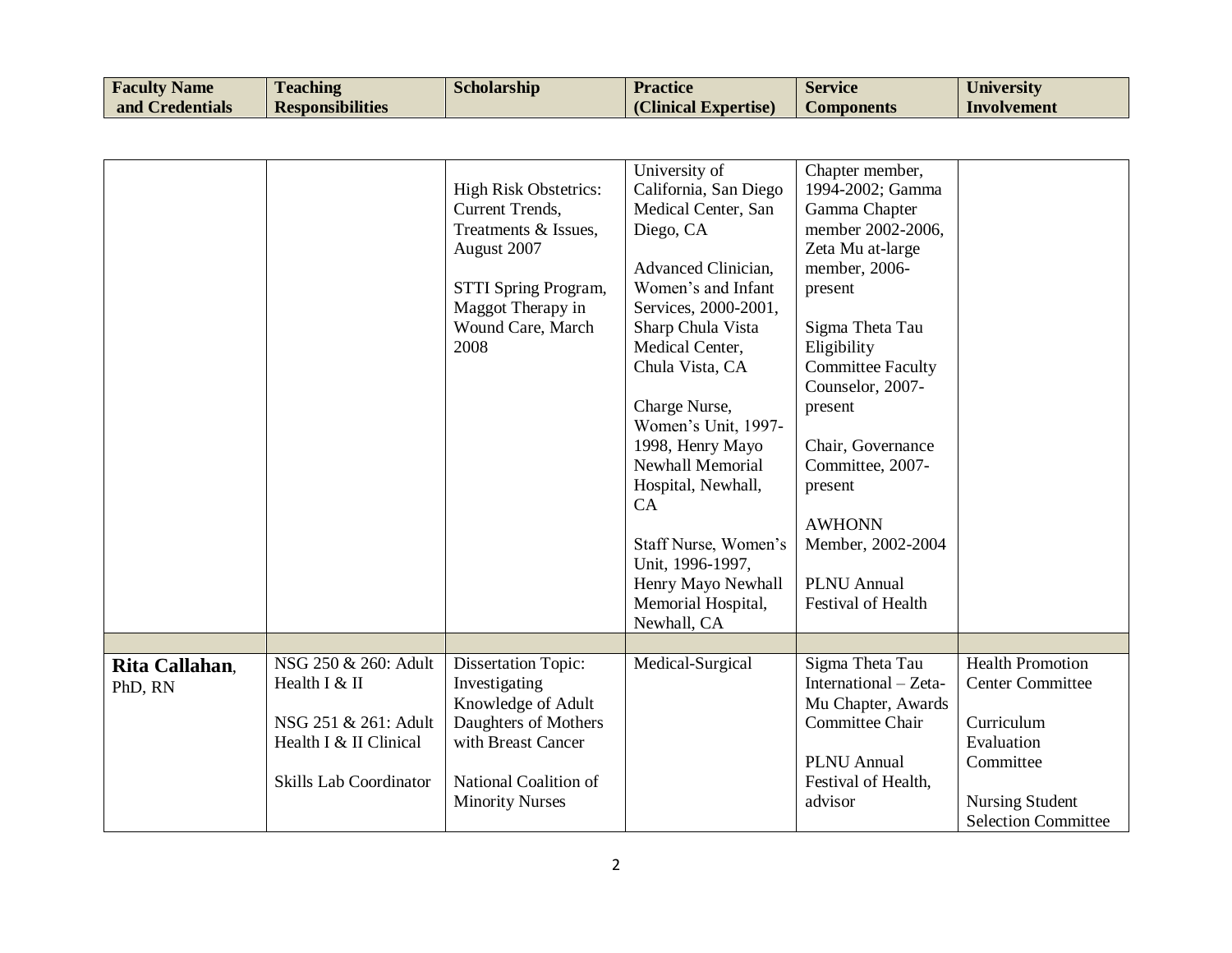| <b>Faculty Name</b> | <b>Teaching</b>         | <b>Scholarship</b> | <b>Practice</b>      | <b>Service</b>    | University  |
|---------------------|-------------------------|--------------------|----------------------|-------------------|-------------|
| and Credentials     | <b>Responsibilities</b> |                    | (Clinical Expertise) | <b>Components</b> | Involvement |

|                          |                                                                                                                                                                                                                                                                | <b>Black Nurses</b><br>Association - San                                                                                                                                                                                                                                                                                                                                                                                                                                                                                                                                                                                                                    |                                                                    |                                                                                                                                                                                                                                                                                                                                                                                                                                                                                      |                                                                                                                                                                                                                                                                                                                           |
|--------------------------|----------------------------------------------------------------------------------------------------------------------------------------------------------------------------------------------------------------------------------------------------------------|-------------------------------------------------------------------------------------------------------------------------------------------------------------------------------------------------------------------------------------------------------------------------------------------------------------------------------------------------------------------------------------------------------------------------------------------------------------------------------------------------------------------------------------------------------------------------------------------------------------------------------------------------------------|--------------------------------------------------------------------|--------------------------------------------------------------------------------------------------------------------------------------------------------------------------------------------------------------------------------------------------------------------------------------------------------------------------------------------------------------------------------------------------------------------------------------------------------------------------------------|---------------------------------------------------------------------------------------------------------------------------------------------------------------------------------------------------------------------------------------------------------------------------------------------------------------------------|
|                          |                                                                                                                                                                                                                                                                | Diego                                                                                                                                                                                                                                                                                                                                                                                                                                                                                                                                                                                                                                                       |                                                                    |                                                                                                                                                                                                                                                                                                                                                                                                                                                                                      |                                                                                                                                                                                                                                                                                                                           |
| Son Chae Kim,<br>PhD, RN | NSG 340: Adult Health<br>III<br>NSG 341: Adult Health<br><b>III</b> Practicum<br>NSG 399: Nursing<br><b>Research at BSN</b><br>Program<br>GNSG 601: Nursing<br>Research at MSN<br>program<br>GNSG 604: Thesis<br>Seminar<br>GNSG 607: Advanced<br>Pharmacology | Kim, S.C., Plumb, R.,<br>Gredig, Q-N, Rankin,<br>L., $&$ Taylor, B.<br>(2008). Medium-Term<br>Post-Katrina Health<br>Sequelae among New<br><b>Orleans Residents:</b><br>Predictors of Poor<br>Mental and Physical<br>Health. Journal of<br>Clinical Nursing (In<br>Press)<br>Kim, S.C., Kim, S., &<br>Boren, D.M. (2008).<br><b>Quality of Therapeutic</b><br><b>Alliance Predicts</b><br>patient's general<br>Satisfaction. Military<br>Medicine, Jan; 173 (1):<br>85-90<br>Kim, S.C., Boren,<br>D.M., & Solem, S.L.<br>(2001). The Kim<br>Alliance Scale:<br>Development and<br>Preliminary Testing.<br><b>Clinical Nursing</b><br>Research, 10 (3), 314- | Medical-Surgical<br><b>Nursing</b><br><b>Critical Care Nursing</b> | <b>Planning Committee</b><br>and Chair of abstract<br>selection committee<br>for "2007<br>Collaborative<br>Evidence-Based<br>Nursing<br>Conference", San<br>Diego, CA, Oct. 30,<br>2007<br>Faculty member for<br>Evidence-Based<br>Practice Institute,<br>Consortium for<br>Nursing Excellence,<br>San Diego, CA<br>Sigma Theta Tau<br>International, Zeta-<br>Mu Chapter-at-<br>Large, Board<br>member<br><b>PLNU</b> Annual<br>Festival of Health<br>Chair, MSN Project/<br>Thesis | <b>Institutional Review</b><br>Board (IRB) member<br>Enrollment<br>Management<br>Committee, 2007-<br>2009<br><b>MSN</b> Committee<br>Member<br>Chair, Master's<br><b>Associated Student</b><br><b>Affairs Committee</b><br><b>Associated Student</b><br><b>Affairs Committee</b><br><b>BSN Junior Team</b><br>Coordinator |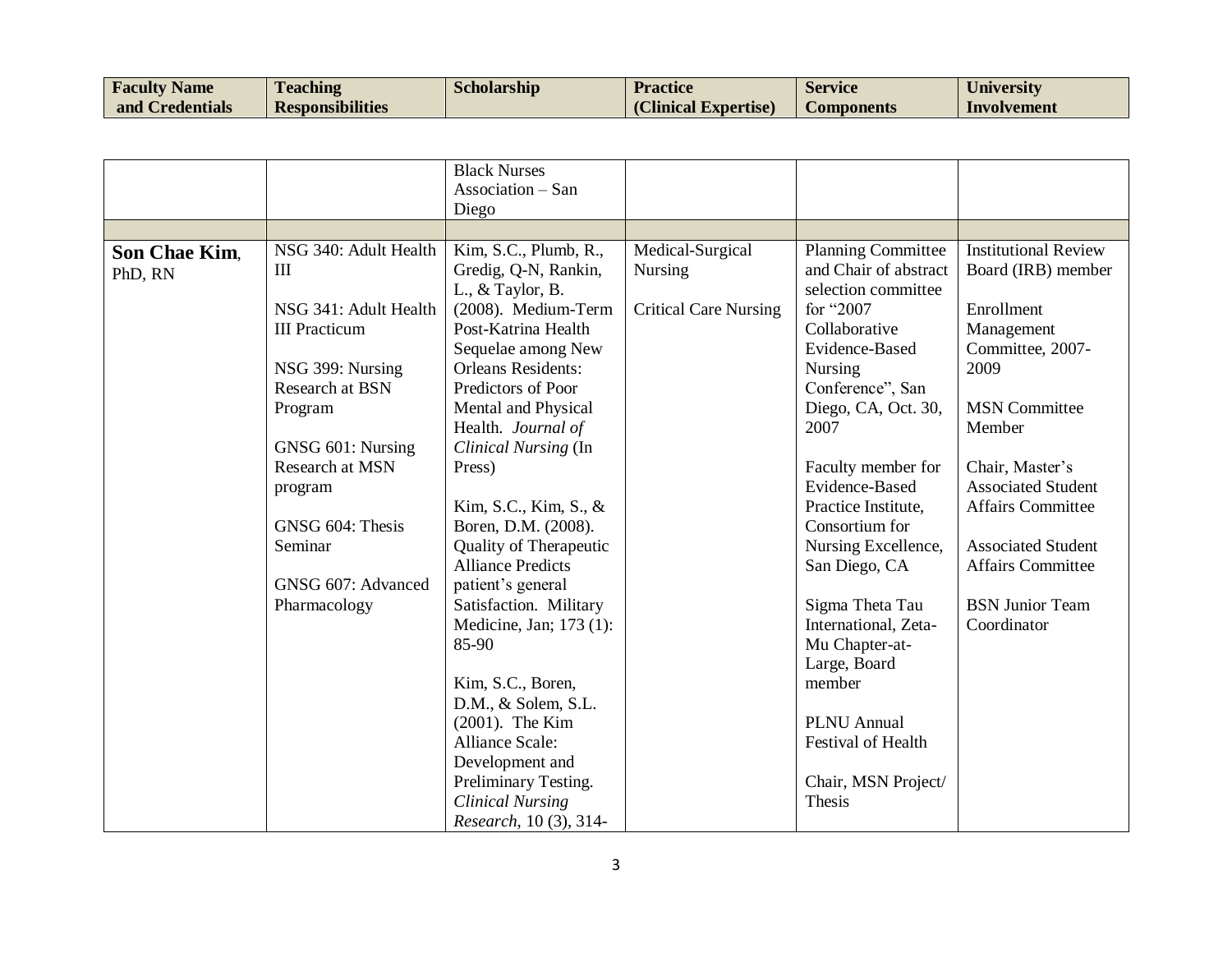| <b>Faculty Name</b> | <b>Teaching</b>         | <b>Scholarship</b> | <b>Practice</b>      | <b>Service</b>    | <b>University</b> |
|---------------------|-------------------------|--------------------|----------------------|-------------------|-------------------|
| and Credentials     | <b>Responsibilities</b> |                    | (Clinical Expertise) | <b>Components</b> | Involvement       |

| <b>Jeanne Maiden.</b><br>PhD, RN, CNS | NSG 341: Adult Health<br><b>III Clinical Faculty</b><br>NSG 471: Leadership<br>and Management<br><b>Clinical Faculty</b><br>NSG 441: End of Life | 331.<br>5 ongoing research<br>projects related to<br>Evidence-Based<br>Practice among nursing<br>faculty, nursing<br>students, staff nurses<br>and advanced practice<br>nurses<br>2007-2008 RASP<br>Research Grant of<br>\$2,000 from Point<br>Loma Nazarene<br>University<br><b>Dissertation Topic:</b><br>Moral Distress,<br>Compassion Fatigue,<br>and Critical Care<br>Nursing<br>Editor and writer for<br>Palliative Care column | 34 years as a nurse<br>with 29 of those in<br>critical care and as a<br>CNS for critical care | Home church:<br>Skyline, member<br>and choir<br>participant, Home<br>Group leader<br>Faculty Mentor,<br>Honor's Scholar<br>Program | Assessment<br>Committee<br><b>Faculty Council</b><br>Curriculum<br>Evaluation<br>Committee |
|---------------------------------------|--------------------------------------------------------------------------------------------------------------------------------------------------|---------------------------------------------------------------------------------------------------------------------------------------------------------------------------------------------------------------------------------------------------------------------------------------------------------------------------------------------------------------------------------------------------------------------------------------|-----------------------------------------------------------------------------------------------|------------------------------------------------------------------------------------------------------------------------------------|--------------------------------------------------------------------------------------------|
|                                       |                                                                                                                                                  |                                                                                                                                                                                                                                                                                                                                                                                                                                       |                                                                                               |                                                                                                                                    |                                                                                            |
|                                       | MSN: Ethics & HCP,<br>Teaching Faithfully,<br>Precepting                                                                                         | Author of Pulmonary<br>Diagnostics chapter in<br><b>Critical Care Nursing</b>                                                                                                                                                                                                                                                                                                                                                         |                                                                                               | Committee Member,<br><b>MSN</b> Project/Thesis<br><b>PLNU</b> Annual<br>Festival of Health                                         | <b>Pinning Committee</b><br><b>Faculty Advisor</b>                                         |
|                                       |                                                                                                                                                  |                                                                                                                                                                                                                                                                                                                                                                                                                                       |                                                                                               |                                                                                                                                    |                                                                                            |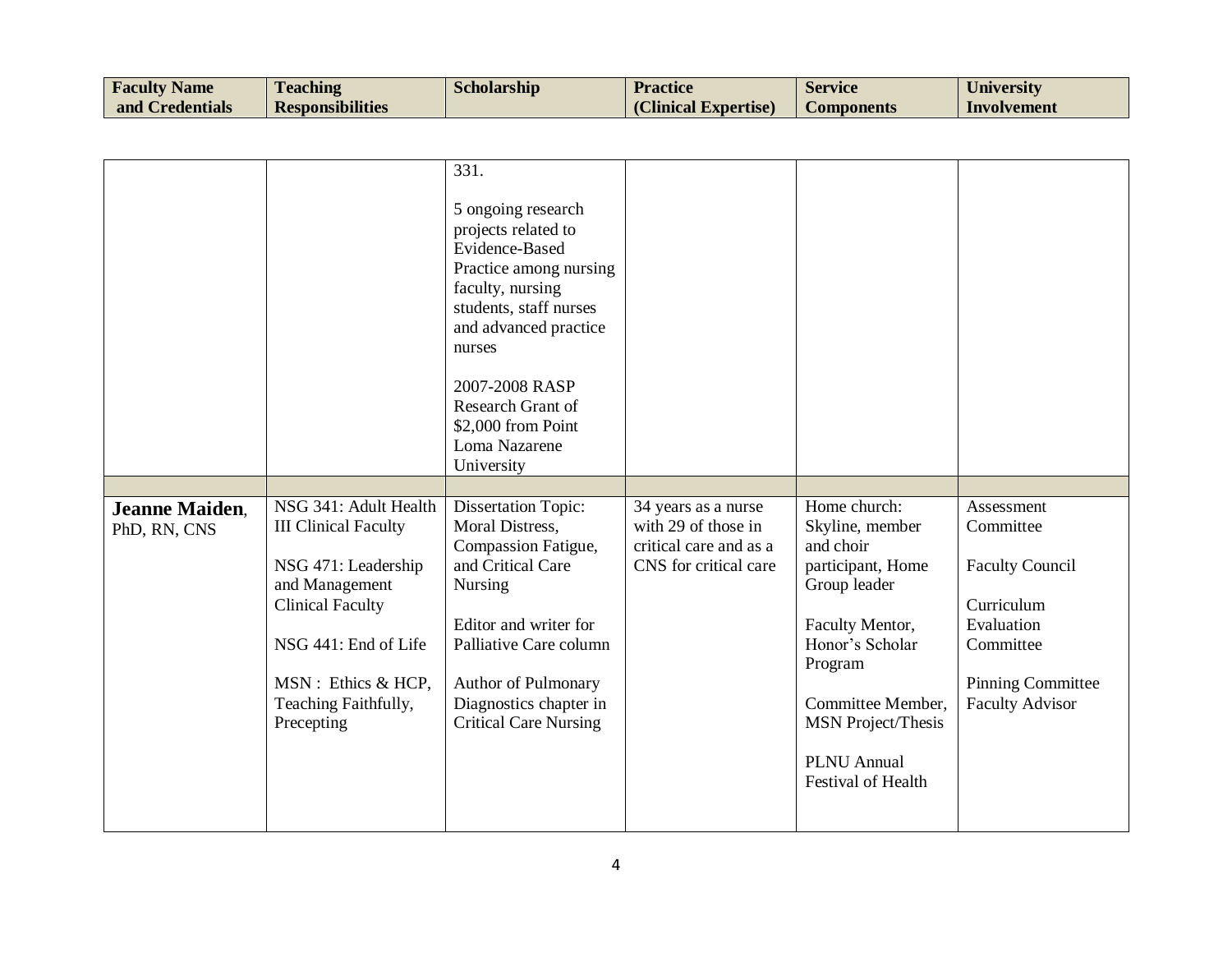| <b>Faculty Name</b> | <b>Teaching</b>         | <b>Scholarship</b> | <b>Practice</b>      | <b>Service</b> | University  |
|---------------------|-------------------------|--------------------|----------------------|----------------|-------------|
| and Credentials     | <b>Responsibilities</b> |                    | (Clinical Expertise) | Components     | Involvement |

| <b>Nicole Mareno,</b><br>PhD(c), MSN, RN,<br><b>CNS</b>         | NSG 250 & 260: Adult<br>Health I & II<br>NSG 251 & 261: Adult<br>Health I & II Clinical<br>NSG 399: Nursing<br>Research | Current doctoral<br>student at USD<br><b>Health Promotion</b><br><b>Research with Latino</b><br>Populations<br>(community<br>participatory research)<br>2007-present<br>Conferences related to<br>childhood obesity,<br>2007/2008<br>Presenter, WIN<br>Conference, 2008<br>Published author on the<br>topic of nursing<br>education<br><b>Attends University</b><br>Teaching groups | <b>PLNU</b> Clinical<br>Faculty<br>Staff Nurse – Scripps<br>Clinic Sleep Medicine | IRB Member-<br>Scripps Mercy -<br>La Jolla<br><b>Health Promotion</b><br>Center Festival of<br>Health<br>Sigma Theta Tau<br>International – Zeta-<br>Mu Chapter<br>Scholarship<br>Committee<br>Faculty Mentor,<br><b>Honors Scholar</b><br>Program | <b>Pinning Committee</b><br><b>Faculty Advisor</b><br><b>Associated Student</b><br><b>Affairs Committee</b><br>Nursing Scholarship<br>Committee |
|-----------------------------------------------------------------|-------------------------------------------------------------------------------------------------------------------------|-------------------------------------------------------------------------------------------------------------------------------------------------------------------------------------------------------------------------------------------------------------------------------------------------------------------------------------------------------------------------------------|-----------------------------------------------------------------------------------|----------------------------------------------------------------------------------------------------------------------------------------------------------------------------------------------------------------------------------------------------|-------------------------------------------------------------------------------------------------------------------------------------------------|
|                                                                 |                                                                                                                         |                                                                                                                                                                                                                                                                                                                                                                                     |                                                                                   |                                                                                                                                                                                                                                                    |                                                                                                                                                 |
| <b>Deana Raley</b><br><b>Noble</b> , $PhD(c)$ ,<br>MPH, MSN, RN | NSG 460: Community<br><b>Health Nursing</b><br>NSG 461: Community<br><b>Health Nursing</b><br>Clinical                  | PhD in progress<br><b>STTI Nursing Odyssey</b><br>poster presentation                                                                                                                                                                                                                                                                                                               | <b>Cold Weather Shelter</b><br><b>Health Promotion</b><br>Center                  | <b>Nursing Education</b><br>Conference<br>organization<br><b>HRSA</b> Grant<br>Proposal<br>Solana Beach<br>Presbyterian Church                                                                                                                     | General Faculty<br>Meetings<br>Social Issues Study<br>Group<br>Assessment<br>Committee                                                          |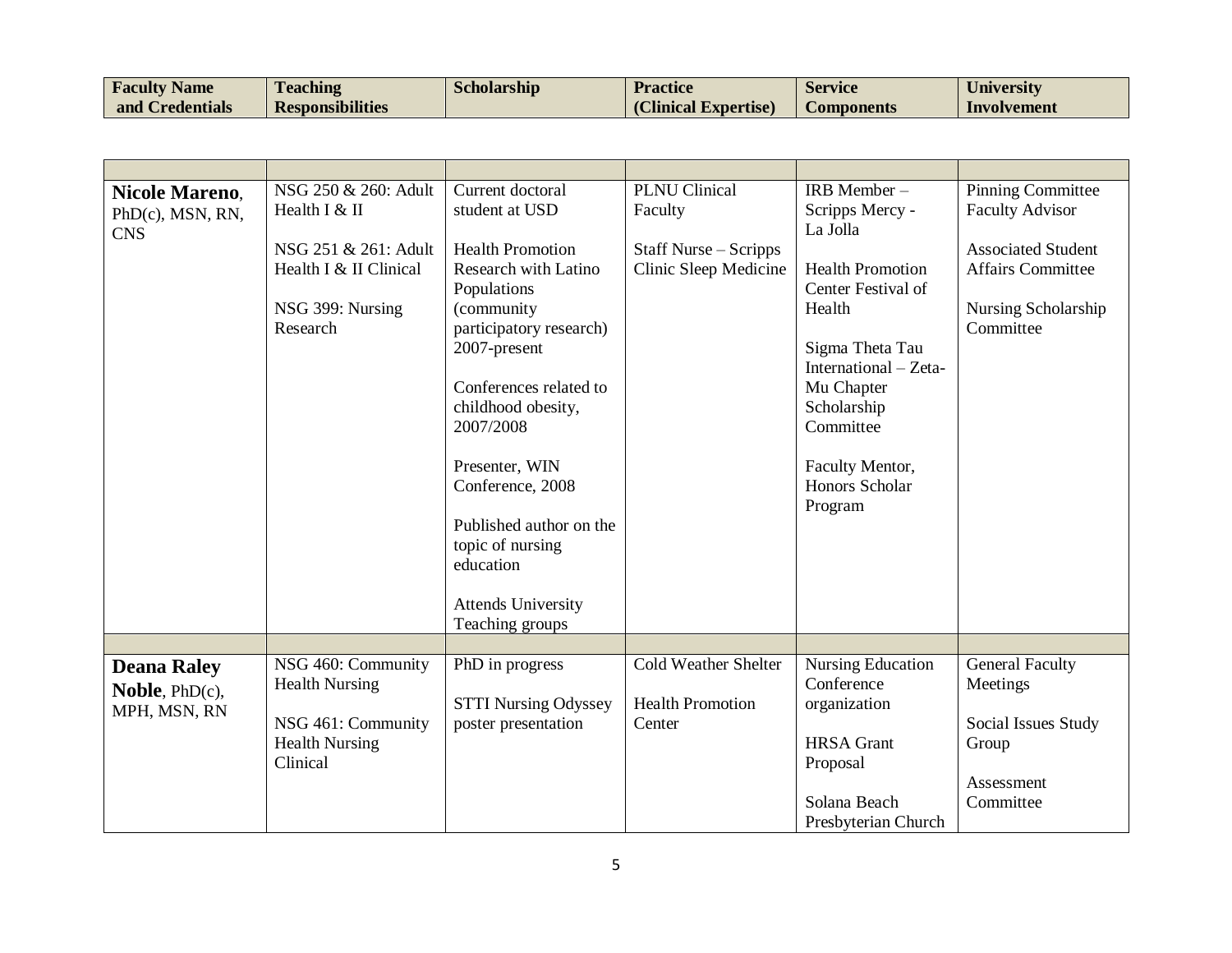| <b>Faculty Name</b> | <b>Teaching</b>         | Scholarship | <b>Practice</b>      | Service    | University  |
|---------------------|-------------------------|-------------|----------------------|------------|-------------|
| and Credentials     | <b>Responsibilities</b> |             | (Clinical Expertise) | Components | Involvement |

|                                 |                                                                                                                                                                                                                                                                                |                                                                                                                                                                                                                                            |                                                                                                         | <b>PLNU</b> Annual<br><b>Festival of Health</b><br>Chair, MSN<br>Project/Thesis                                                                                                                                                                      | <b>Graduate Studies</b><br>Committee<br><b>Associated Student</b><br><b>Affairs Committee</b><br>Emergency<br>Preparedness<br>Committee<br><b>Selection Committee</b>      |
|---------------------------------|--------------------------------------------------------------------------------------------------------------------------------------------------------------------------------------------------------------------------------------------------------------------------------|--------------------------------------------------------------------------------------------------------------------------------------------------------------------------------------------------------------------------------------------|---------------------------------------------------------------------------------------------------------|------------------------------------------------------------------------------------------------------------------------------------------------------------------------------------------------------------------------------------------------------|----------------------------------------------------------------------------------------------------------------------------------------------------------------------------|
| <b>Larry Rankin,</b><br>PhD, RN | Associate Dean:<br>Director of MSN<br>Program<br>NSG 450: Community<br><b>Mental Health Nursing</b><br>NSG 451: Community<br><b>Mental Health Nursing</b><br>Clinical<br>NSG 447: Family<br>Violence<br><b>GNSG 601:</b><br>Theoretical<br>Foundations and<br>Nursing Research | Published article with<br>Dr. Son Chae Kim,<br>Medium-Term Post-<br>Katrina Health<br>Sequelae among New<br><b>Orleans Residents:</b><br>Predictors of Poor<br>Mental and Physical<br>Health. Journal of<br>Clinical Nursing (In<br>Press) | <b>Clinical Faculty:</b><br><b>Community Mental</b><br>Health<br>Per Diem, Sharp<br>Mesa Vista Hospital | <b>Graduate Studies</b><br>Committee<br><b>Special Events</b><br>Committee<br><b>PLNU</b> Annual<br>Festival of Health<br>Chair, MSN<br>Project/Thesis<br>Lakeside<br><b>Community Church</b><br>of the Nazarene<br><b>Harvest Baptist</b><br>Church | <b>IRB</b> Committee<br><b>Faculty Counsel</b><br><b>Faculty Resources</b><br>Committee<br><b>Strategic Planning</b><br>Committee<br>Curriculum<br>Evaluation<br>Committee |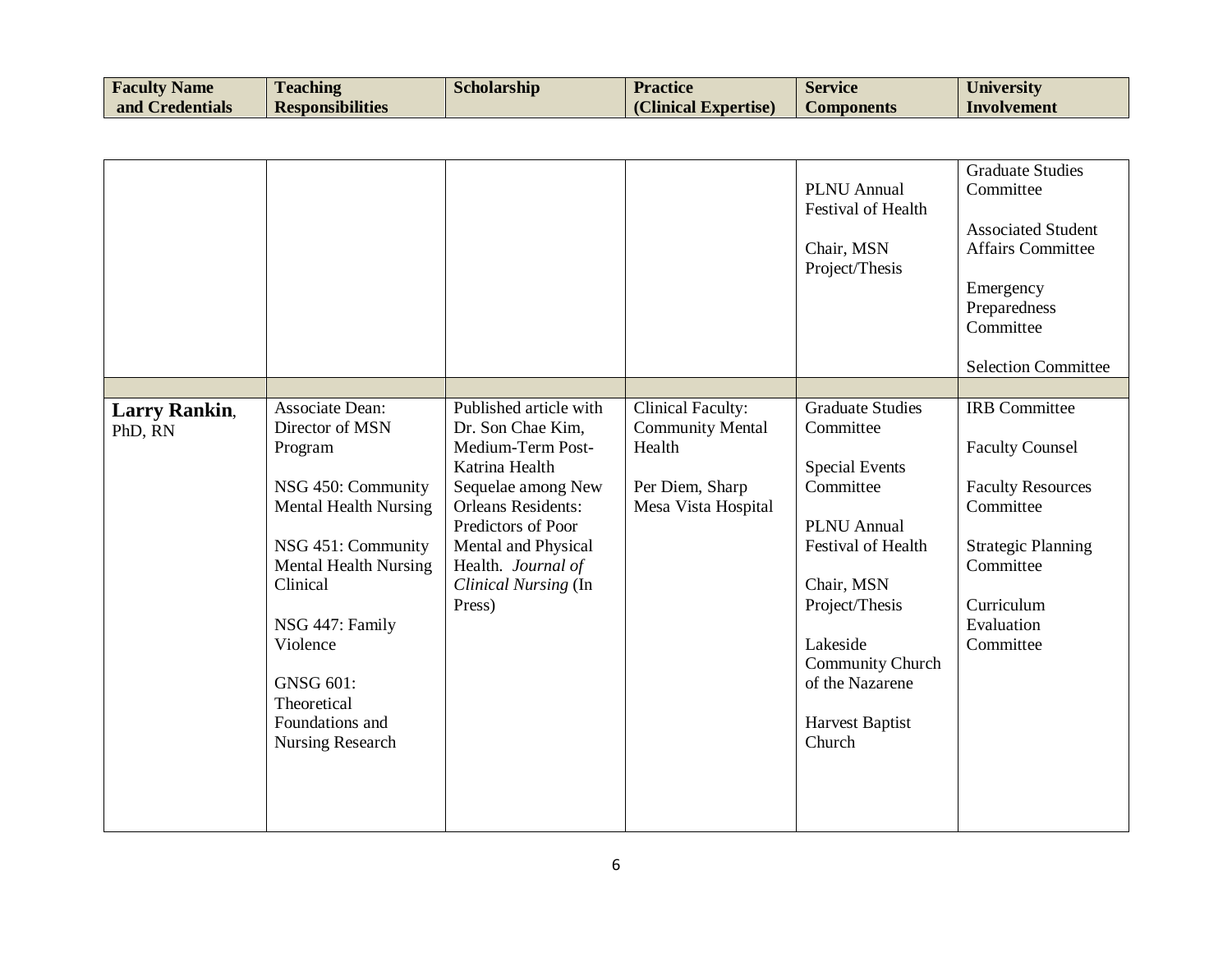| <b>Faculty Name</b> | <b>Teaching</b>         | Scholarship | <b>Practice</b>      | <b>Service</b> | University  |
|---------------------|-------------------------|-------------|----------------------|----------------|-------------|
| and Credentials     | <b>Responsibilities</b> |             | (Clinical Expertise) | Components     | Involvement |

|                        | <b>Associate Dean:</b>       | NACNS member &        | <b>Clinical Nurse</b> | Chair, MSN                 | Academic policies          |
|------------------------|------------------------------|-----------------------|-----------------------|----------------------------|----------------------------|
| <b>Michelle Federe</b> |                              | annual attendance at  |                       |                            |                            |
| Riingen, RN, DNP       | <b>BSN</b> Program           |                       | Specialist for acute  | Project/Thesis             | Committee (2007-           |
|                        |                              | national conference   | care at Sharp Chula   |                            | present)                   |
|                        |                              |                       | Vista Medical Center  | <b>PLNU</b> Annual         |                            |
|                        | Undergraduate:               | Sigma Theta Tau       |                       | <b>Festival of Health</b>  | Curriculum                 |
|                        | NSG 250 & 260: Adult         | International/Zeta Mu |                       |                            | Evaluation                 |
|                        | Health I & II                | member                |                       | <b>Faculty Committee</b>   | Committee                  |
|                        |                              |                       |                       | Member for Honor's         |                            |
|                        | NSG 251 & 261: Adult         | Keynote Speaker,      |                       | Scholar Project            | <b>Selection Committee</b> |
|                        | Health I & II Clinical       | Graduate              |                       |                            |                            |
|                        |                              | Commencement, May     |                       | 2005-present:              | Scholarship                |
|                        | <b>GNSG 608:</b>             | 2008                  |                       | Outreach activities        | Committee                  |
|                        | Development of               |                       |                       | to orphanages in           |                            |
|                        | <b>Education Programs in</b> |                       |                       | Mexico (Rancho             | Active participant in      |
|                        | <b>Nursing</b>               |                       |                       | Vista Church)              | commencement               |
|                        |                              |                       |                       |                            | activities                 |
|                        |                              |                       |                       | 2006, December:            |                            |
|                        |                              |                       |                       | <b>Heart to Heart Team</b> |                            |
|                        |                              |                       |                       | to New Orleans             |                            |
|                        |                              |                       |                       |                            |                            |
|                        |                              |                       |                       |                            |                            |
|                        |                              |                       |                       | 2006-present:              |                            |
|                        |                              |                       |                       | Rancho Vista               |                            |
|                        |                              |                       |                       | Church Sunday              |                            |
|                        |                              |                       |                       | School with                |                            |
|                        |                              |                       |                       | preschoolers               |                            |
|                        |                              |                       |                       |                            |                            |
|                        |                              |                       |                       | 2006, May-June:            |                            |
|                        |                              |                       |                       | Mission trip to Sri        |                            |
|                        |                              |                       |                       | Lanka                      |                            |
|                        |                              |                       |                       |                            |                            |
|                        |                              |                       |                       | 2008, May0June:            |                            |
|                        |                              |                       |                       | Mission trip to India      |                            |
|                        |                              |                       |                       |                            |                            |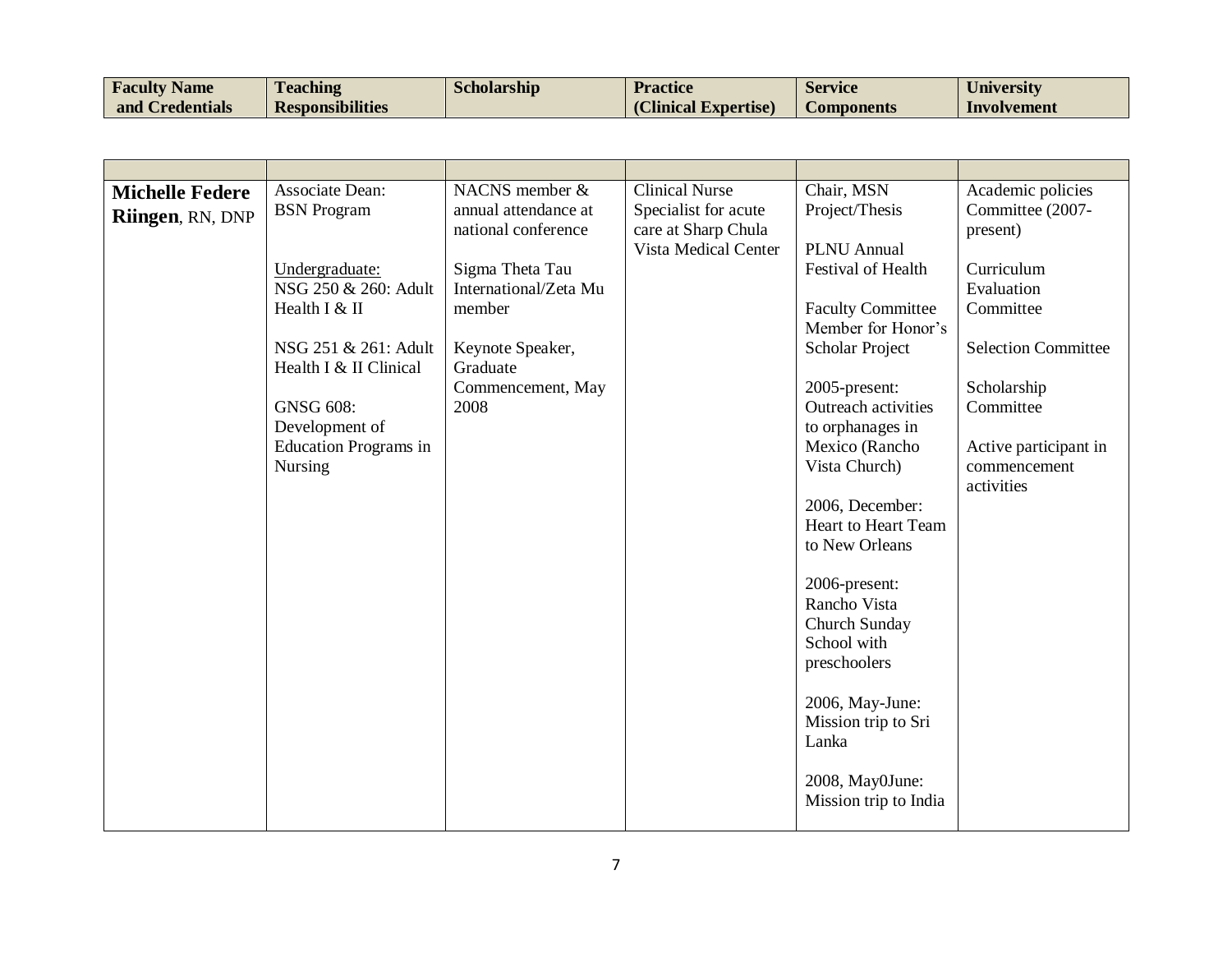| <b>Faculty Name</b> | <b>Teaching</b>         | Scholarship | <b>Practice</b>      | Service           | University  |
|---------------------|-------------------------|-------------|----------------------|-------------------|-------------|
| and Credentials     | <b>Responsibilities</b> |             | (Clinical Expertise) | <b>Components</b> | Involvement |

| <b>Mary Margaret</b> | <b>NSG 480:</b>             | <b>ANCC Board Certified</b> | Director and Clinical    | SNAPL, Faculty            | Director, Health           |
|----------------------|-----------------------------|-----------------------------|--------------------------|---------------------------|----------------------------|
| Rowe, MSN, FNP       | Trends/Issues in            | (Recertification 2007-      | Faculty at the Health    | Advisor                   | <b>Promotion Center</b>    |
| <b>APRN BC</b>       | <b>Professional Nursing</b> | 2012)                       | <b>Promotion Center</b>  |                           |                            |
|                      |                             |                             |                          | Church Health Task        | Commencement,              |
|                      | <b>GNSG 603:</b>            | <b>Advanced Practice</b>    | San Diego Medical        | Force                     | <b>Faculty Honor Guard</b> |
|                      | Healthcare Issues,          | <b>Nurse</b>                | <b>Emergency Corp</b>    |                           |                            |
|                      | <b>Ethics and Politics</b>  |                             |                          | Sigma Theta Tau           | Board Member,              |
|                      | from a Christian            | Pharmacology                |                          | International, Zeta       | Center for Justice and     |
|                      | Perspective                 | Conference for              |                          | Mu Chapter, Board         | Reconcilliation            |
|                      |                             | <b>Advanced Practice</b>    |                          | Member and                |                            |
|                      |                             | Clinicians, 2007            |                          | member of                 | Chair, Associated          |
|                      |                             |                             |                          | Induction                 | <b>Student Affairs</b>     |
|                      |                             |                             |                          | Committee                 | Committee                  |
|                      |                             |                             |                          |                           |                            |
|                      |                             |                             |                          | Sunday School             | <b>Selection Committee</b> |
|                      |                             |                             |                          | Teacher                   |                            |
|                      |                             |                             |                          |                           |                            |
|                      |                             |                             |                          |                           |                            |
|                      |                             |                             |                          | <b>PLNU</b> Annual        |                            |
|                      |                             |                             |                          | Festival of Health,       |                            |
|                      |                             |                             |                          | <b>Faculty Advisor</b>    |                            |
|                      |                             |                             |                          | San Diego Health          |                            |
|                      |                             |                             |                          | and Faith Alliance,       |                            |
|                      |                             |                             |                          | <b>Board Member</b>       |                            |
|                      |                             |                             |                          |                           |                            |
|                      |                             |                             |                          | <b>MSN</b> Committee      |                            |
|                      |                             |                             |                          | Member                    |                            |
|                      |                             |                             |                          | Project/Thesis            |                            |
|                      |                             |                             |                          |                           |                            |
|                      | NSG 310: Childhood          | Master's Thesis: The        | <b>Clinical Research</b> | <b>PLNU</b> Annual        | Academic Student           |
| <b>Chris Sloan,</b>  | & Adolescence               |                             |                          | <b>Festival of Health</b> | <b>Affairs Committee</b>   |
| MSN, RN, CPON        |                             | Effect of a Unit-Based      |                          |                           |                            |
|                      | Theory                      | Palliative Care             | Pediatric/ Adult Bone    |                           |                            |
|                      |                             | Program on End of           | Marrow Transplant/       | Multiple home-            | <b>Selection Committee</b> |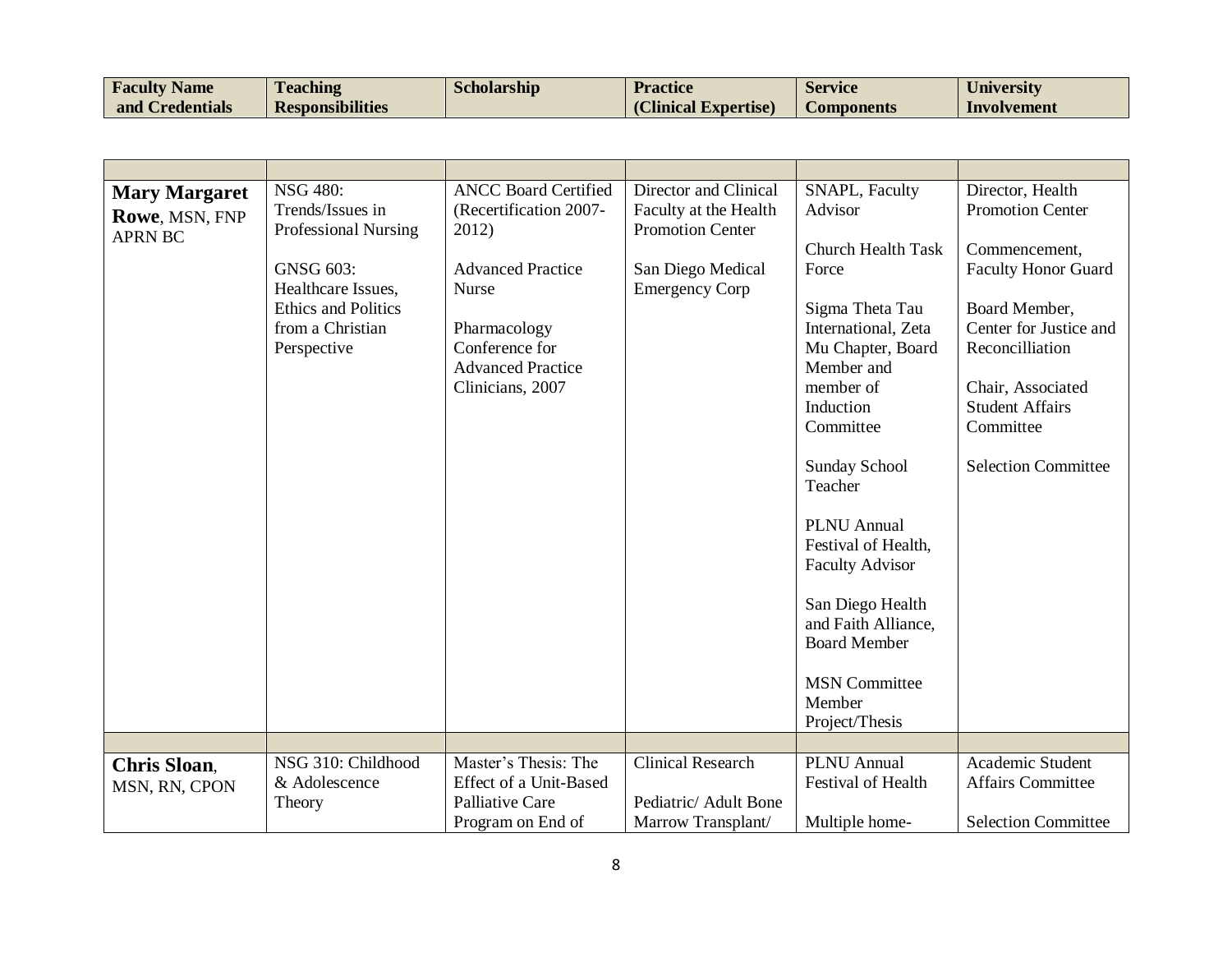| <b>Faculty Name</b> | <b>Teaching</b>         | <b>Scholarship</b> | <b>Practice</b>      | <b>Service</b> | University  |
|---------------------|-------------------------|--------------------|----------------------|----------------|-------------|
| and Credentials     | <b>Responsibilities</b> |                    | (Clinical Expertise) | Components     | Involvement |

|                     | NSG 311: Childhood   | <b>Life Variables</b>         |                  |                           |                            |
|---------------------|----------------------|-------------------------------|------------------|---------------------------|----------------------------|
|                     |                      |                               | Oncology         | building trips to         |                            |
|                     | & Adolescence        |                               |                  | Baja, Mexico and          | Profiled in PLNU           |
|                     | Clinical             | <b>Poster Presentation at</b> | Pediatric        | New Orleans, LA           | Annual Report (2006-       |
|                     |                      | San Diego EBP                 | Hematology/      |                           | 2007) as faculty/          |
|                     | <b>NSG 270:</b>      | Consortium, Oct. 2007         | Oncology         | Leader on two             | student                    |
|                     | Pharmacology         |                               |                  | student-focused           |                            |
|                     |                      |                               |                  | mission trips: Ne w       | Participated in TNT        |
|                     |                      |                               |                  | Orleans, LA and           | (Teachers Noticing         |
|                     |                      |                               |                  | India                     | Teachers) at PLNU          |
|                     |                      |                               |                  |                           |                            |
|                     |                      |                               |                  | Teach weekly adult        | Participated in Tech-      |
|                     |                      |                               |                  | Sunday School class       | Time Seminars at           |
|                     |                      |                               |                  | on parenting              | <b>PLNU</b>                |
|                     |                      |                               |                  |                           |                            |
|                     |                      |                               |                  |                           | Working on a               |
|                     |                      |                               |                  |                           | collaborative student-     |
|                     |                      |                               |                  |                           | based project between      |
|                     |                      |                               |                  |                           | <b>Computer Science</b>    |
|                     |                      |                               |                  |                           | Department and SON         |
|                     |                      |                               |                  |                           | to develop a web-          |
|                     |                      |                               |                  |                           | based data tracking        |
|                     |                      |                               |                  |                           | system for required        |
|                     |                      |                               |                  |                           | SON data.                  |
|                     |                      |                               |                  |                           |                            |
| <b>Barb Taylor,</b> | Dean, School of      | Publication, Journal of       | Medical-Surgical | <b>Member Missions</b>    | <b>Faculty Status</b>      |
| RN, PhD             | <b>Nursing</b>       | Christian Nursing, Fall       |                  | Board at El Cajon         | committee, 2003-           |
|                     |                      | 2006, "Hymns, Hard            | Gerontology      | Church of the             | 2006, (Chair - 2006)       |
|                     | <b>NSG 480:</b>      | rock and Handmade             |                  | Nazarene                  |                            |
|                     | Trends/Issues in     | Rugs".                        | church health    |                           | <b>WASC Sub-</b>           |
|                     | Professional Nursing |                               | ministries       | <b>PLNU</b> Annual        | Committee: CPR             |
|                     |                      | San Diego Evidence-           |                  | <b>Festival of Health</b> | <b>Status</b>              |
|                     |                      | <b>Based Consortium,</b>      | Heart to Heart   |                           |                            |
|                     |                      | podium presentation,          | International-   | San Diego Rescue          | <b>Selection Committee</b> |
|                     |                      | Fall 2007                     | Katrina, 2006    | Mission, March            |                            |